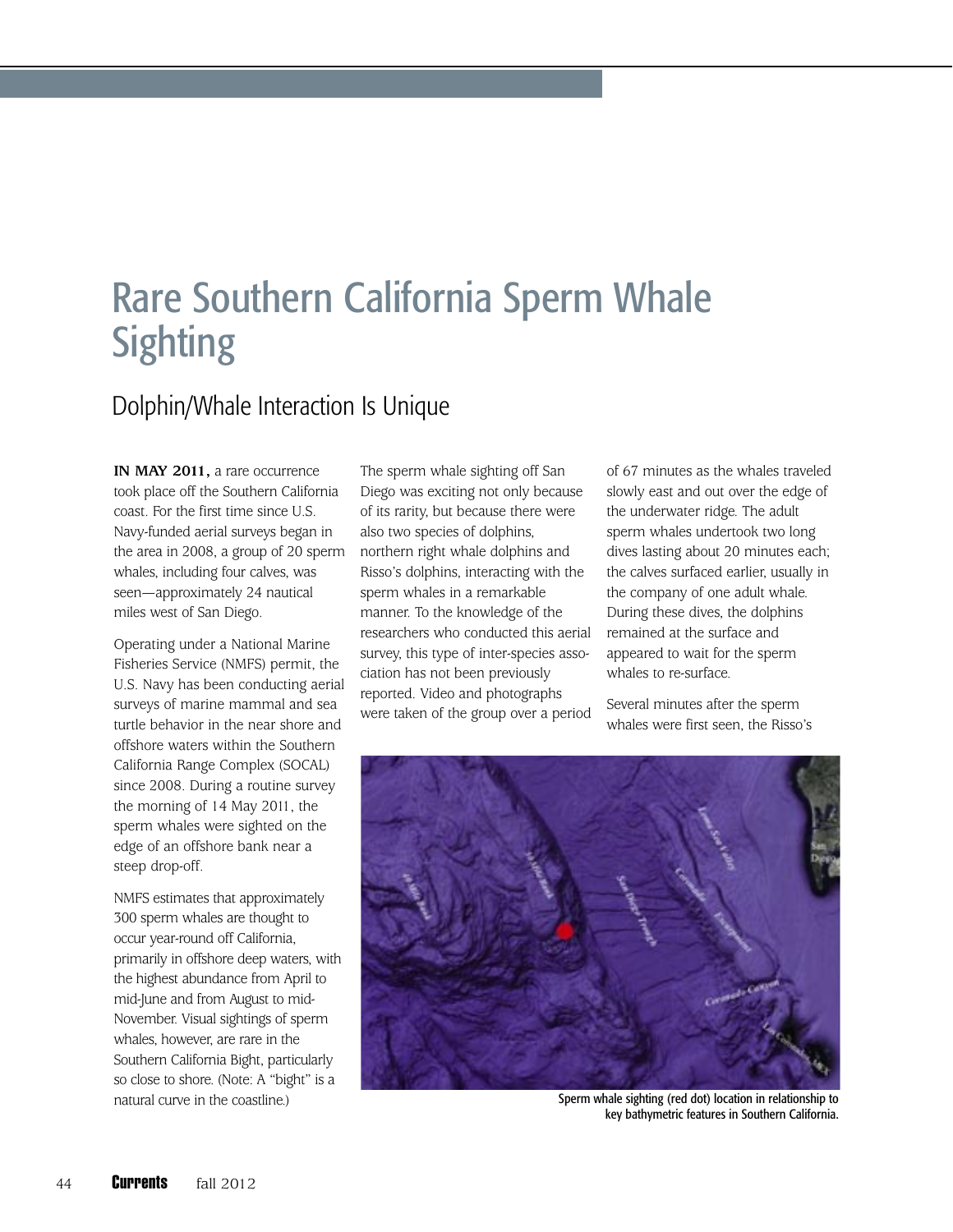

dolphins swam in-between the sperm whales, and one Risso's dolphin breached directly in front of a sperm whale. Subsequently, the adults moved closer together, positioning themselves so that the calves were surrounded by the adults. This appeared to be a defensive posture by the sperm whales, as adults typically protect calves from predators and whalers by tightly surrounding the calves, often with the adults' wide tails facing outside the group as a means of defense to hit potential predators. As documented on video, some of the Risso's dolphins charged towards the heads of the sperm whales on multiple occasions, followed by fast retreats. Sperm whale adults responded by dropping their lower jaw, exposing their white gums and teeth to the dolphins (notably, sperm whales only have teeth on their lower jaw) while making forceful blows/exhalations. In

fact, on several occasions, a Risso's dolphin swam perpendicular to the heads of about 10 sperm whales that were lined up in a row. Risso's dolphins appeared to direct their charges only towards adult sperm whales that had recently surfaced from long dives; they were not directed toward the four calves in the

group. The sperm whales may have been regurgitating their food when they were seen dropping their jaw and opening their mouths.

After the initial apparently aggressive interaction, the sperm whales appeared to slow down, spread out, and lie virtually motionless at the

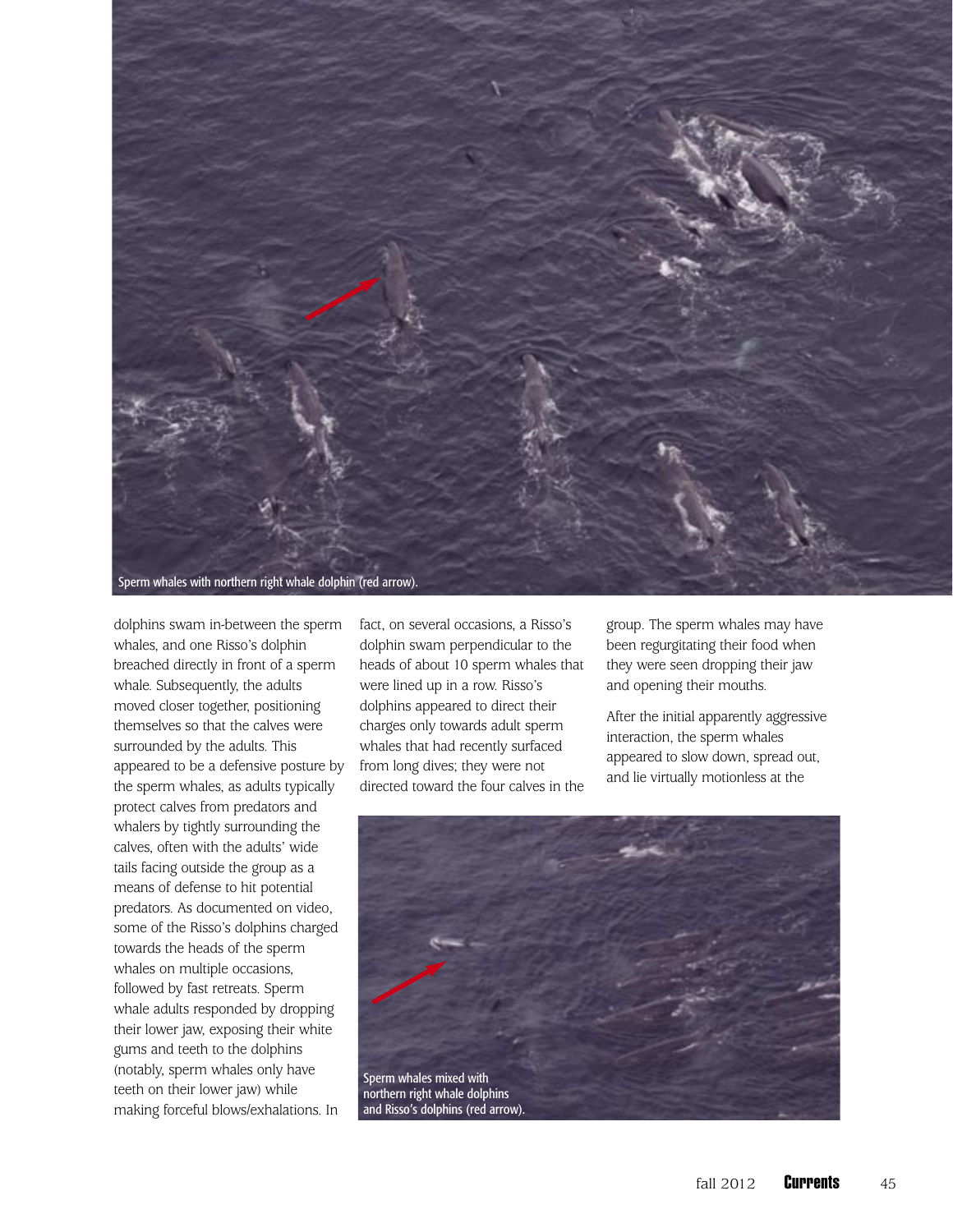

surface. The Risso's dolphins eventually worked their way into the more spread-out group of sperm whales. Both Risso's and northern right whale dolphins actually approached several sperm whale calves. They were not

seen to charge the calves and this time the adults did not appear to react to these approaches. The research team's overall impression was that the initial apparent antagonistic response became more neutral after about 20

minutes, and the sperm whales continued on their same traveling route. When the sperm whales were last seen, the dolphins were no longer observed in the vicinity.

Northern right whale dolphins intermingled with the Risso's dolphins and sperm whales, although they did not approach sperm whales as closely or abruptly as the Risso's dolphins. Northern right whale dolphins have been seen apparently following foraging Risso's dolphins on several occasions off the Southern California coast. Researchers suspect they are associating with the Risso's to help find prey, but this has not been established, as such observations are rare.

Risso's dolphins have been reported to behave aggressively with other cetacean species, including shortfinned pilot whales. However, this